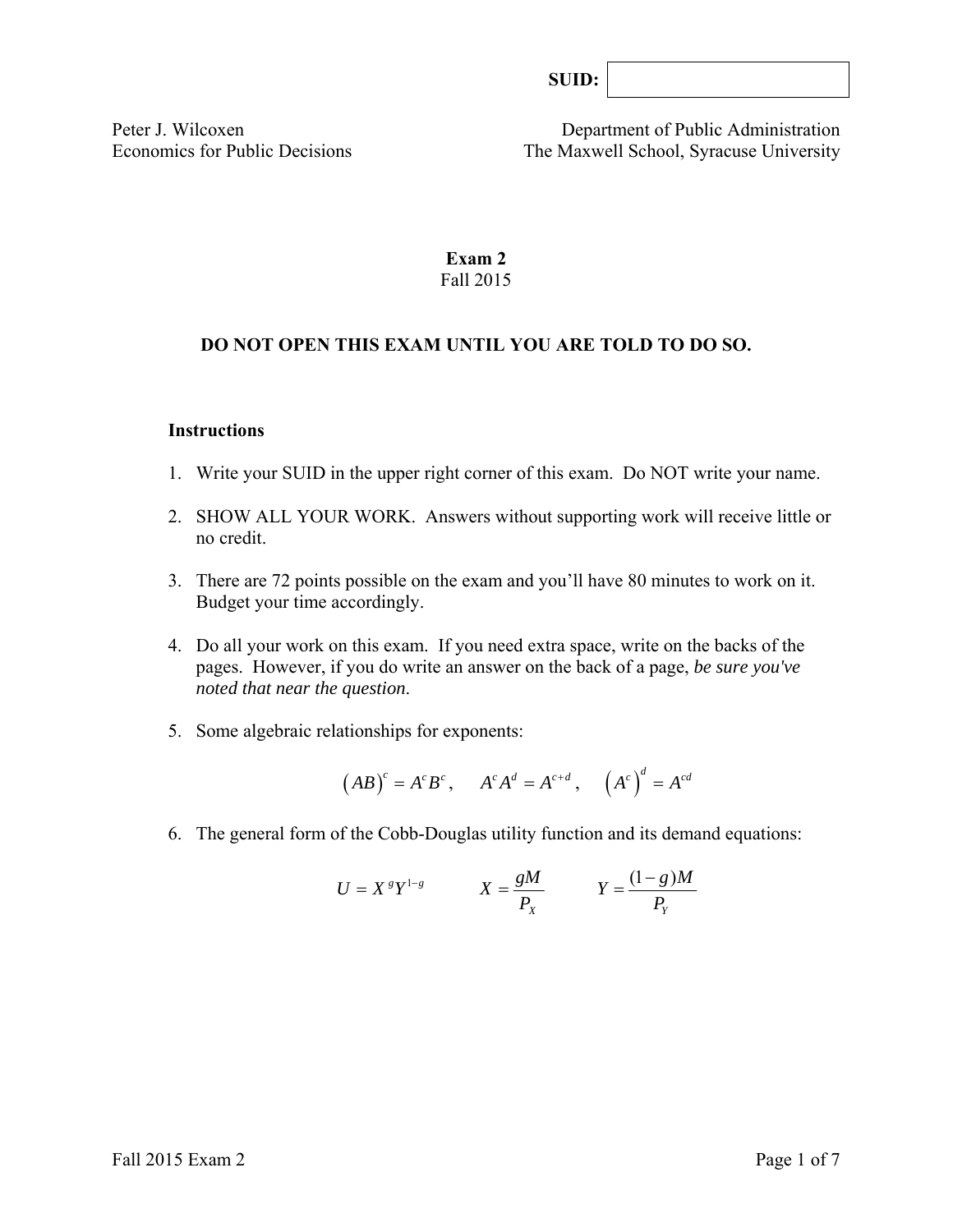# **Question 1 (12 points)**

Suppose a city currently has 10,000 apartments that each rent for \$2000 per month. There is currently no rent control in effect and the market is in equilibrium. The elasticity of demand for apartments is known to be -0.2 and the elasticity of supply is known to be 2.0. The city government is considering imposing a rent ceiling at \$1800 per month.

(a) *12 points*. Please determine the number of apartments that would be on the market if the rent control is adopted. Then determine the changes in CS and PS that would be caused by the policy and the DWL it would create.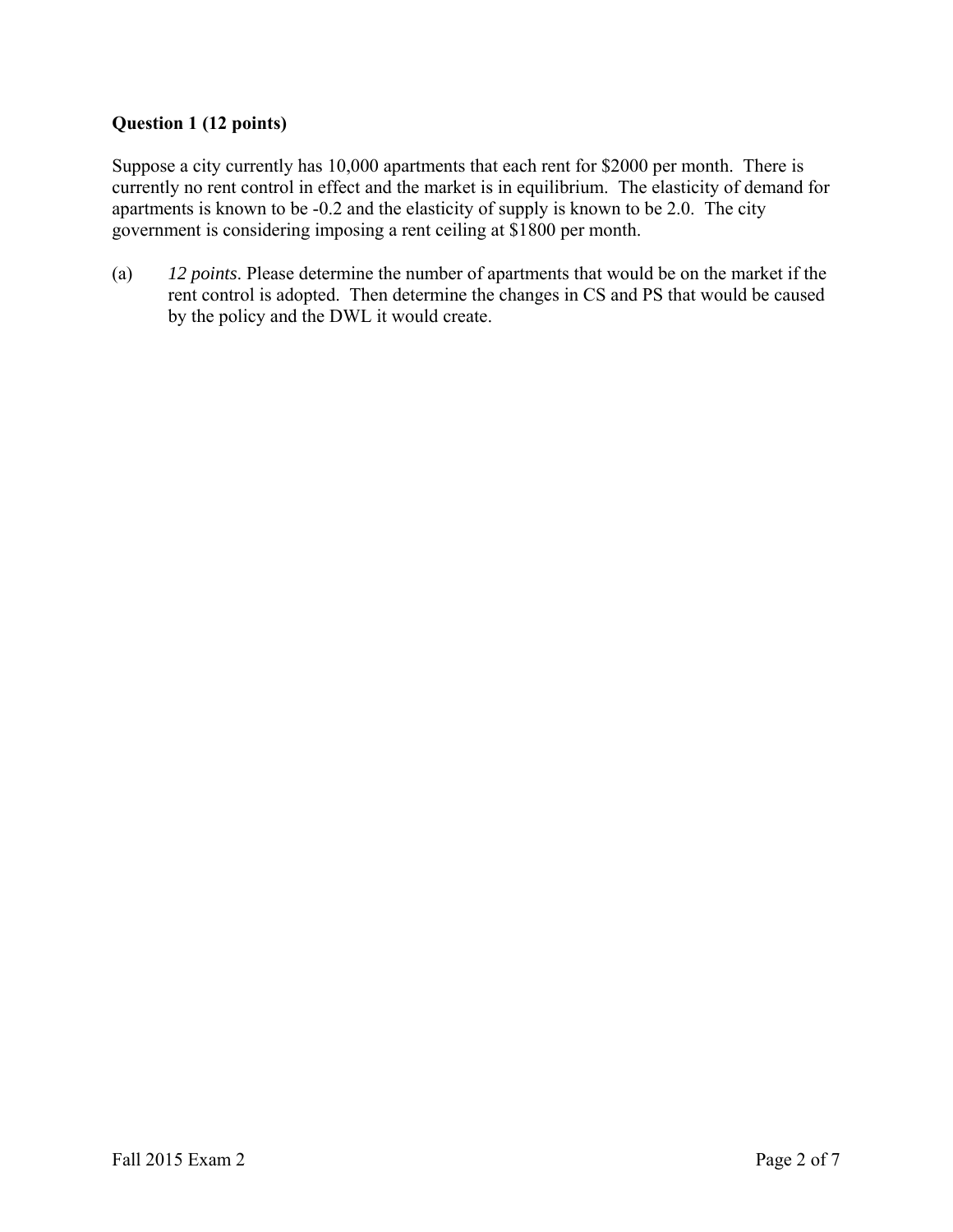# **Question 2 (12 points)**

One of the households in the table to the right has Cobb-Douglas preferences. In the remainder of the exam, this will be referred to as the CD household.

(a) Please determine which one is the CD household and calculate its value of *g*.

| <b>HH</b>     | Year | <b>Income</b> | Px | Pv | X   |     |
|---------------|------|---------------|----|----|-----|-----|
| А             | 2014 | 1800          | 10 | 10 | 90  | 90  |
|               | 2015 | 2400          | 12 | 8  | 80  | 180 |
| B             | 2014 | 2600          | 10 | 10 | 208 | 52  |
|               | 2015 | 3000          | 12 | 8  | 200 | 75  |
| $\mathcal{C}$ | 2014 | 3000          | 10 | 10 | 200 | 100 |
|               | 2015 | 3040          | 12 | 8  | 190 | 95  |

- (b) Draw a diagram illustrating the CD household's 2015 equilibrium.
- (c) Please *derive* the expenditure function for the CD household. Be sure to show all the steps, not just the final result.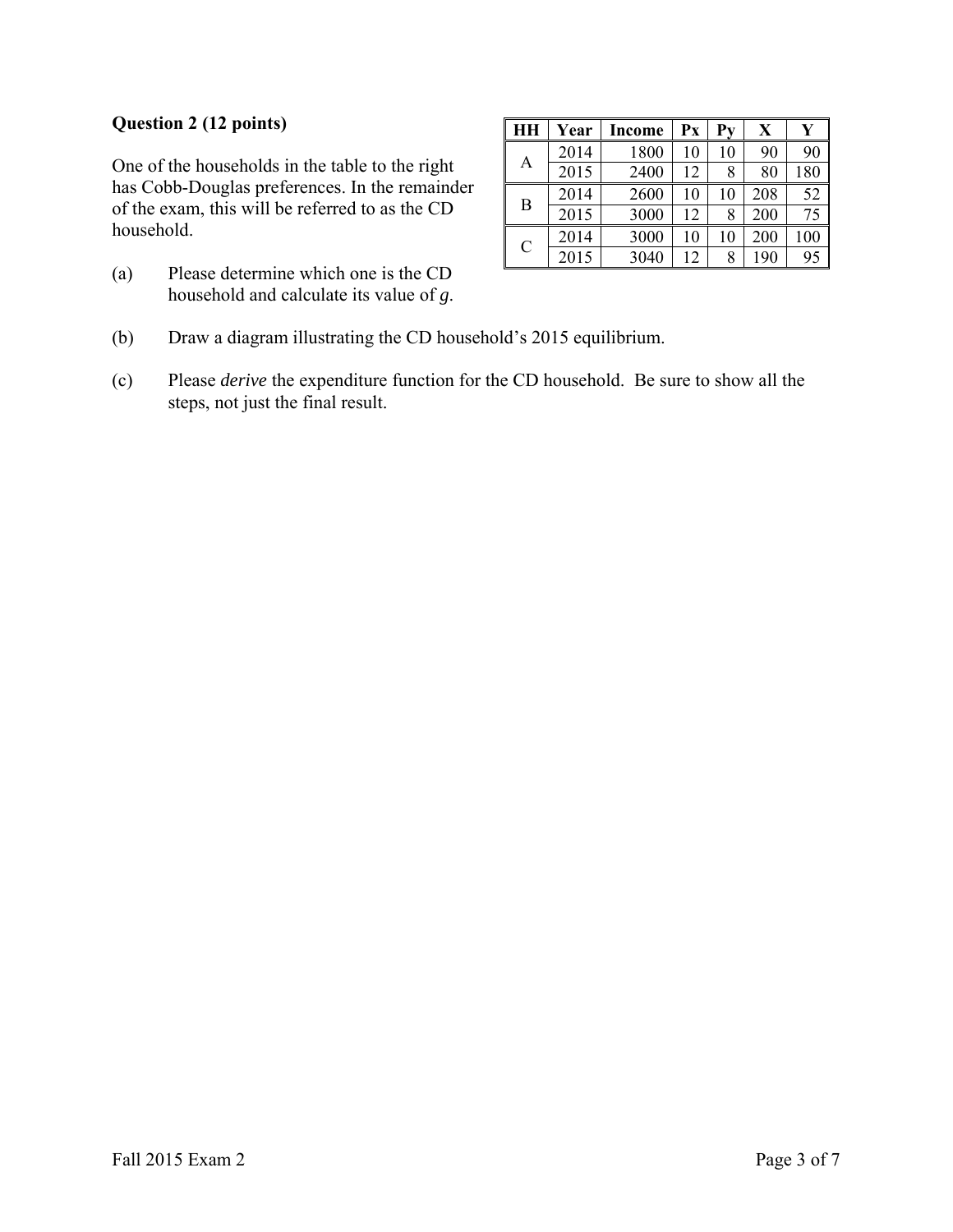# **Question 3 (12 points)**

Now suppose that in 2015 the government is concerned about pollution (a negative externality) from good X. It wishes to reduce consumption of X by the CD household from Question 2 by imposing a \$4 tax on X. To avoid hurting the household too much it also wishes to provide a \$3 subsidy on Y as well as giving the household a cash transfer of \$200. You may assume the supplies of X and Y are perfectly elastic so Px would rise to \$16 and Py would fall to \$5.

- (a) Please calculate the new values of X and Y under the policy and then calculate the overall effect of each policy on the government's budget. Does the policy break even?
- (b) Please calculate the compensating variation for the policy and indicate whether the household is better or worse off.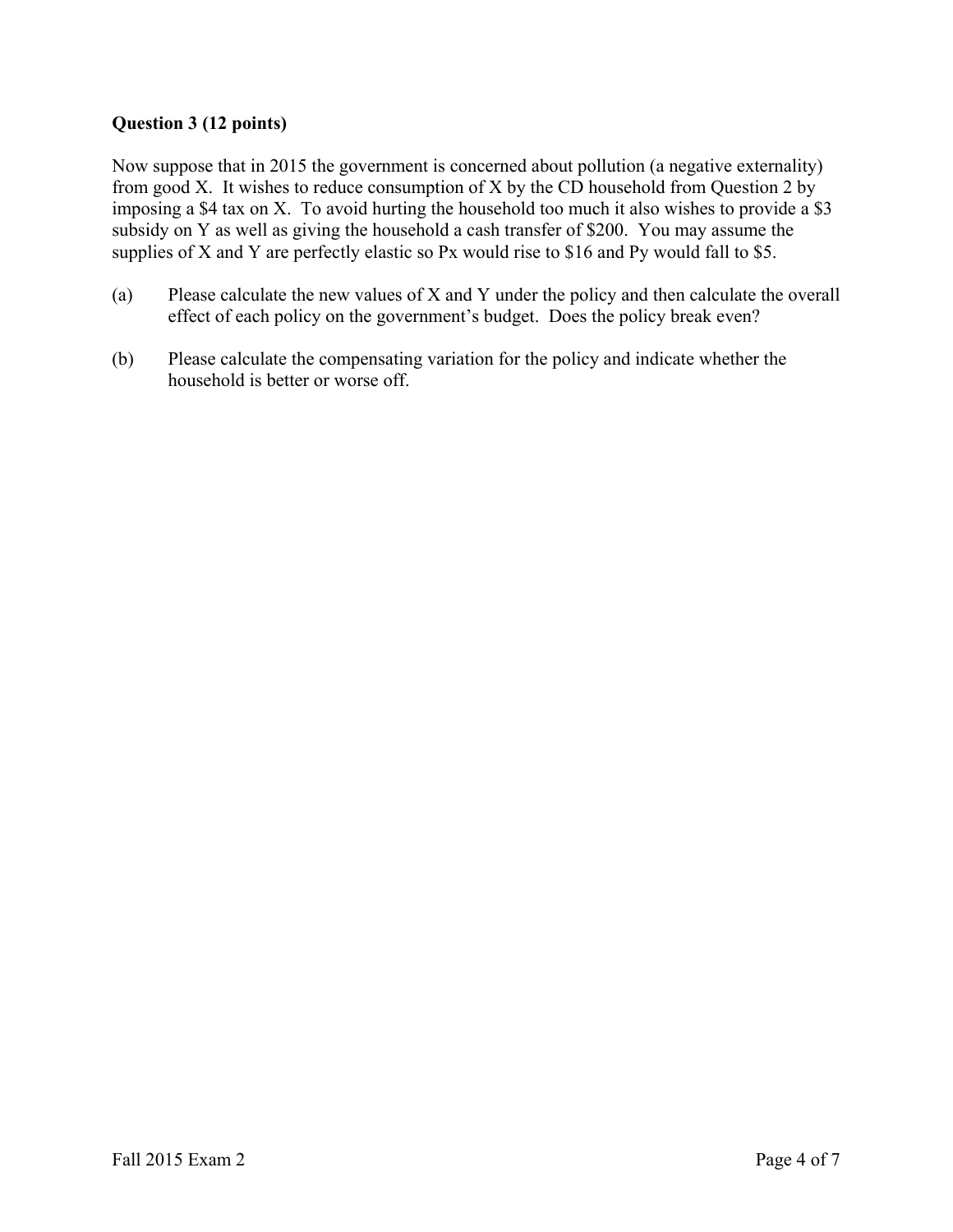#### **Question 4 (12 points)**

One of the households in the table to the right regards X and Y as perfect complements and always buys *d* units of good X for each unit of good Y. In the remainder of the exam, this will be referred to as the PC household.

| HН            | Year | <b>Income</b> | Рx | $P_{V}$ | X   | Y   |
|---------------|------|---------------|----|---------|-----|-----|
| А             | 2014 | 1800          | 10 | 10      | 90  | 90  |
|               | 2015 | 2400          | 12 | 8       | 80  | 180 |
| B             | 2014 | 2600          | 10 | 10      | 208 | 52  |
|               | 2015 | 3000          | 12 | 8       | 200 | 75  |
| $\mathcal{C}$ | 2014 | 3000          | 10 | 10      | 200 | 100 |
|               | 2015 | 3040          | 12 | 8       | 190 | 95  |

- (a) Determine which one of the households in the table has perfect complements preferences and calculate the value of *d*.
- (b) Please *derive* the PC household's demand equations for X and Y in terms of *d,* Px, Py and income M. Be sure to show the steps involved, don't just write down the equations.

Now suppose that in 2015 government imposes a \$4 tax on Y and its price rises to \$12 (that is, starting from the numbers above—don't include the policy in the previous question). At the same time, it gives the household a cash transfer of \$344.

(c) Please compute the PC household's new equilibrium and show it on a diagram. Then calculate the CV for the policy and indicate whether the household is better or worse off. Finally, calculate the revenue for the policy and determine the overall change in SS.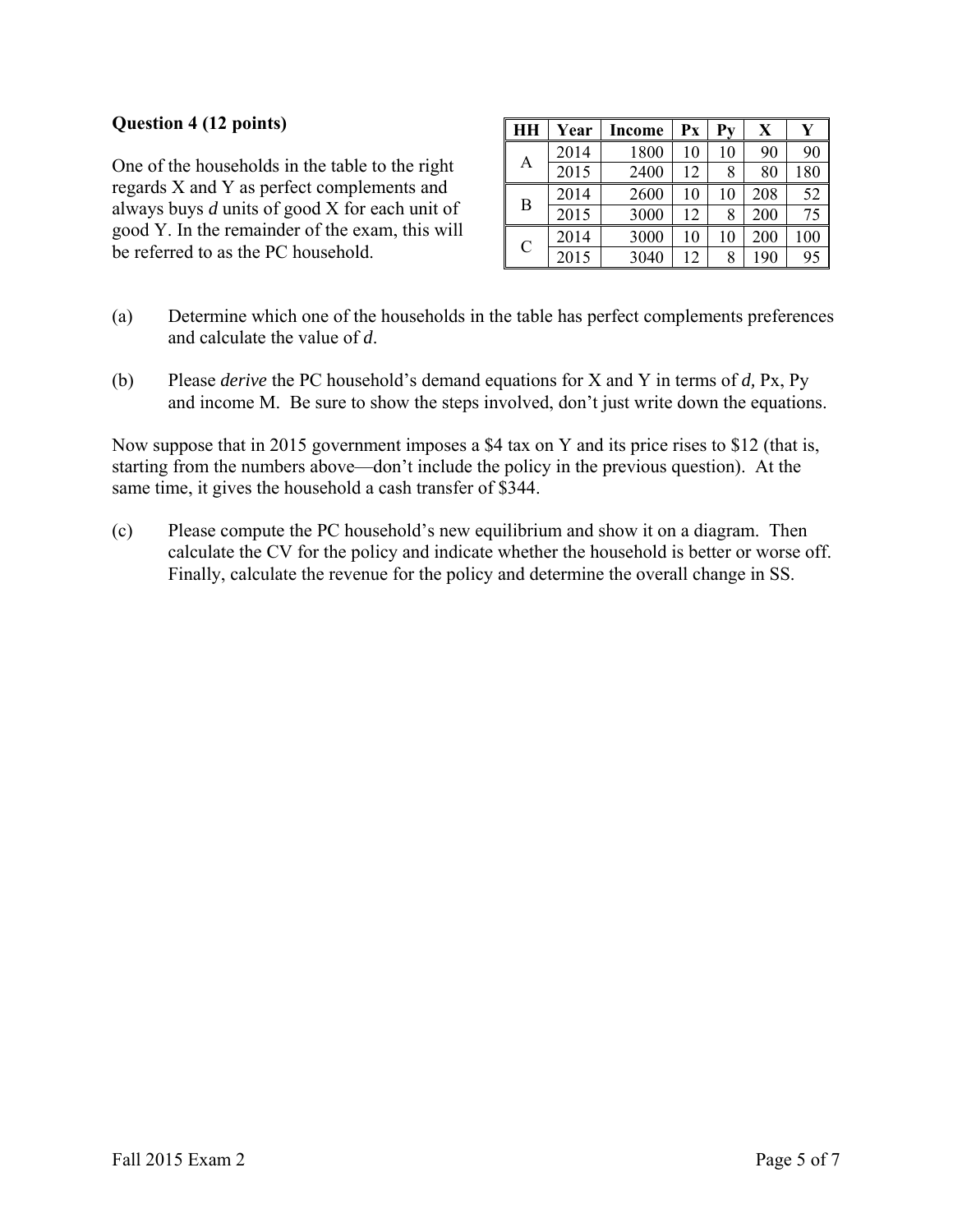#### **Question 5 (12 points)**

A household buys two goods, X and Y, and its preferences can be represented by the utility function shown below. Also shown are the household's demand equations and its expenditure function. Be careful about subscripts: the numerators and the denominators in the demand equations are both different.

$$
U = X^{0.5} + Y^{0.5} \t X = \frac{M * P_y}{P_x * (P_x + P_y)}
$$
  

$$
M = \frac{U^2 * (P_x * P_y)}{P_x + P_y} \t Y = \frac{M * P_x}{P_y * (P_x + P_y)}
$$

Initially, Px=\$10, Py=\$20 and M=\$3000. The government is considering a policy that would place a \$10 tax on X while also giving the household a \$1000 cash transfer. The supply of X is perfectly elastic and Px would rise to \$20.

(a) Please calculate the initial equilibrium before the policy is enacted, the new equilibrium with the policy in place, and then calculate the compensating variation for the policy. Is the household better or worse off?